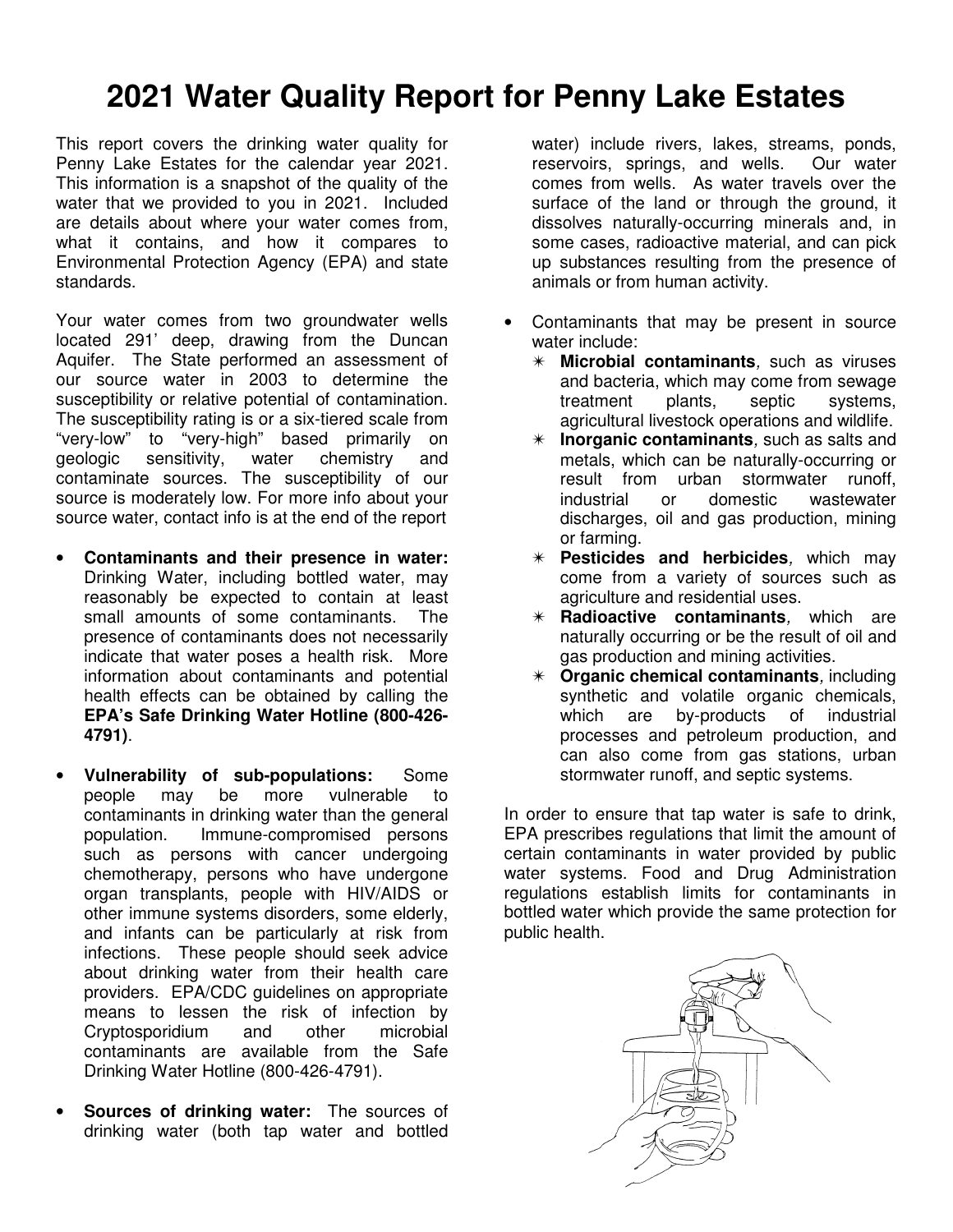## Water Quality Data

The table below lists all the drinking water contaminants that we detected during the 2021 calendar year. The presence of these contaminants in the water does not necessarily indicate that the water poses a health risk. Unless otherwise noted, the data presented in this table is from testing done January 1 – December 31, 2021 The State allows us to monitor for certain contaminants less than once per year because the concentrations of these contaminants are not expected to vary significantly from year to year. All of the data is representative of the water quality, but some are more than one year old.

## **Terms and abbreviations used below:**

- Maximum Contaminant Level Goal (MCLG): The level of a contaminant in drinking water below which there is no known or expected risk to health. MCLGs allow for a margin of safety.
- Maximum Contaminant Level (MCL): The highest level of a contaminant that is allowed in drinking water. MCLs are set as close to the MCLGs as feasible using the best available treatment technology.
- N/A: Not applicable ND: not detectable at testing limit ppb: parts per billion or micrograms per liter ppm: parts per million or milligrams per liter pCi/l: picocuries per liter (a measure of radioactivity).
- Action Level: The concentration of a contaminant which, if exceeded, triggers treatment or other requirements that a water system must follow.

| Regulated<br>Contaminan<br>t                                       | <b>MCL</b>             | <b>MCLG</b>    | Level<br><b>Detected</b>                      | Range<br><b>of</b><br><b>Detectio</b><br>ns | <b>Sample Date</b>         |      | Violation<br>Yes / No | <b>Typical Source</b><br>of Contaminant                                                                                        |                                      |                                                                                         |  |  |
|--------------------------------------------------------------------|------------------------|----------------|-----------------------------------------------|---------------------------------------------|----------------------------|------|-----------------------|--------------------------------------------------------------------------------------------------------------------------------|--------------------------------------|-----------------------------------------------------------------------------------------|--|--|
| Arsenic<br>(mg/L)                                                  | 0.01                   | N/A            | 0.0062                                        | N/A                                         | 2020                       |      | <b>No</b>             | Erosion of natural<br>deposits; Runoff<br>from orchards:<br>Runoff from glass<br>and electronics<br>production wastes          |                                      |                                                                                         |  |  |
| Barium<br>(mg/L)                                                   | $\overline{2}$         | $\overline{2}$ | 0.28                                          | N/A                                         | 2020                       |      | <b>No</b>             | Discharge of drilling<br>wastes: Discharge<br>of metal refineries;<br>Erosion of natural<br>deposits                           |                                      |                                                                                         |  |  |
| Fluoride<br>(ppm)                                                  | 4                      | 4              | N/D                                           | N/A                                         |                            | 2020 |                       |                                                                                                                                | <b>No</b>                            | Erosion of natural<br>deposits. Discharge<br>from fertilizer and<br>aluminum factories. |  |  |
| Combined<br>radium<br>**226&228<br>pCi/L                           | 5pCi/L                 | 0              | N/D                                           | $+/- 0.17$                                  | 2019                       |      | <b>No</b>             | Erosion of natural<br>deposits                                                                                                 |                                      |                                                                                         |  |  |
| <b>Special Monitoring and</b><br><b>Unregulated Contaminant **</b> |                        |                | Level<br><b>Detected</b>                      | Sample Date                                 |                            |      |                       |                                                                                                                                | <b>Typical Source of Contaminant</b> |                                                                                         |  |  |
|                                                                    | Sodium (mg/L)          |                | $7$ mg/L                                      | 2017                                        |                            |      |                       | Erosion of natural deposits                                                                                                    |                                      |                                                                                         |  |  |
| Contaminant<br><b>Subject to AL</b>                                | <b>Action</b><br>Level | <b>MCLG</b>    | 90% of<br><b>Samples</b><br>$<$ This<br>Level | <b>Sample</b><br><b>Date</b>                | Range of<br><b>Results</b> |      |                       | Number of<br><b>Typical Source of</b><br><b>Samples</b><br>Contaminant<br><b>Above AL</b>                                      |                                      |                                                                                         |  |  |
| Lead (ppb)                                                         | 15 ppb                 | 0              | 3 ppb                                         | 2021                                        | 0 ppb $/$<br>5 ppb         |      |                       | Lead service lines, corrosion of<br>household plumbing including<br>0<br>fittings and fixtures; Erosion of<br>natural deposits |                                      |                                                                                         |  |  |
| Copper (ppm)                                                       | 1.3<br>ppm             | 0              | $0.3$ ppm                                     | 2021                                        | $0.1$ ppm $/$<br>.03 ppm   |      |                       | Corrosion of household<br>0.0<br>plumbing systems; Erosion of<br>natural deposits                                              |                                      |                                                                                         |  |  |